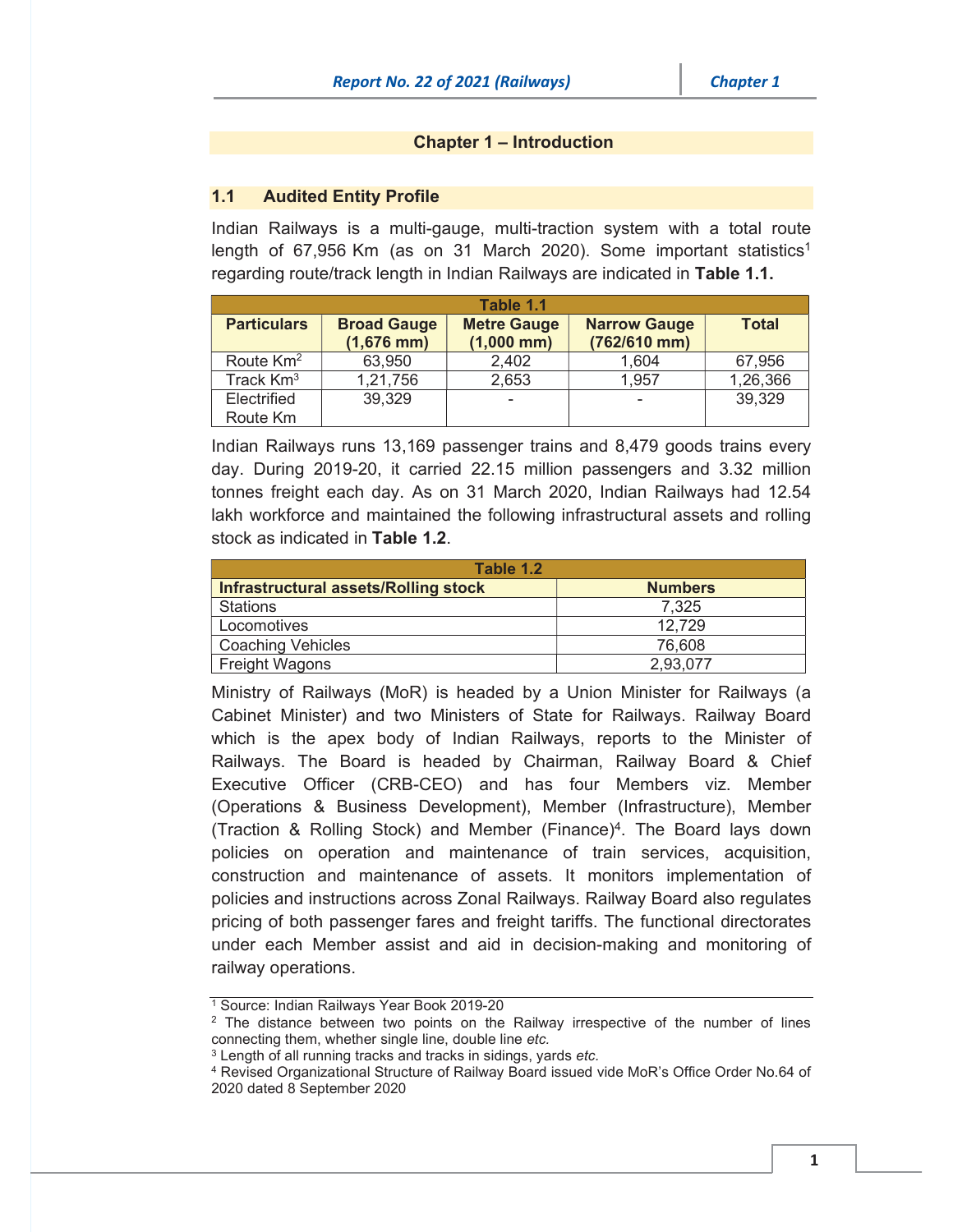

The organizational structure<sup>5</sup> of Railway Board is as follows:

Member (Operations & Business Development) looks after Traffic Transportation, Coaching, Tourism & Catering, Commercial, Non-Fare Revenue, Marketing & Business Development and Information Technology.

Member (Infrastructure) looks after Works, Civil Engineering, Bridges, Signal & Telecommunication, Land & Amenities, Station Development and Railway **Electrification** 

Member (Traction & Rolling Stock) looks after Production Units, Mechanical Workshops, Coaches, Locomotives, Train sets, Environment and House Keeping, Electrical Maintenance of Coaching Stock, Traction Distribution, Power Supply, Renewable Energy and Material Management.

Member (Finance) is responsible for Accounts, Finance, Budget, Revenue and Statistics & Economics.

In addition, Human Resources, Safety, Security, Health, Planning, Infrastructure, Vigilance, Efficiency & Research, Public Relations, Heritage, Transformation Cell, Corporate Co-ordination are the Directorates that report directly to the CRB-CEO. These Directorates are headed by Additional Members and Principal Executive Directors.

At the field level, there are 17 Zonal Railways including Metro Railway /Kolkata. In addition, there are specialized organizations *viz.,*

- Research Designs and Standards Organization (RDSO), Lucknow for research and standardization;
- Central Organization for Modernization of Workshops (COFMOW) for procurement of specialized machinery;

<sup>5</sup> Ministry of Railways' Office Order No.64 of 2020 dated 8 September 2020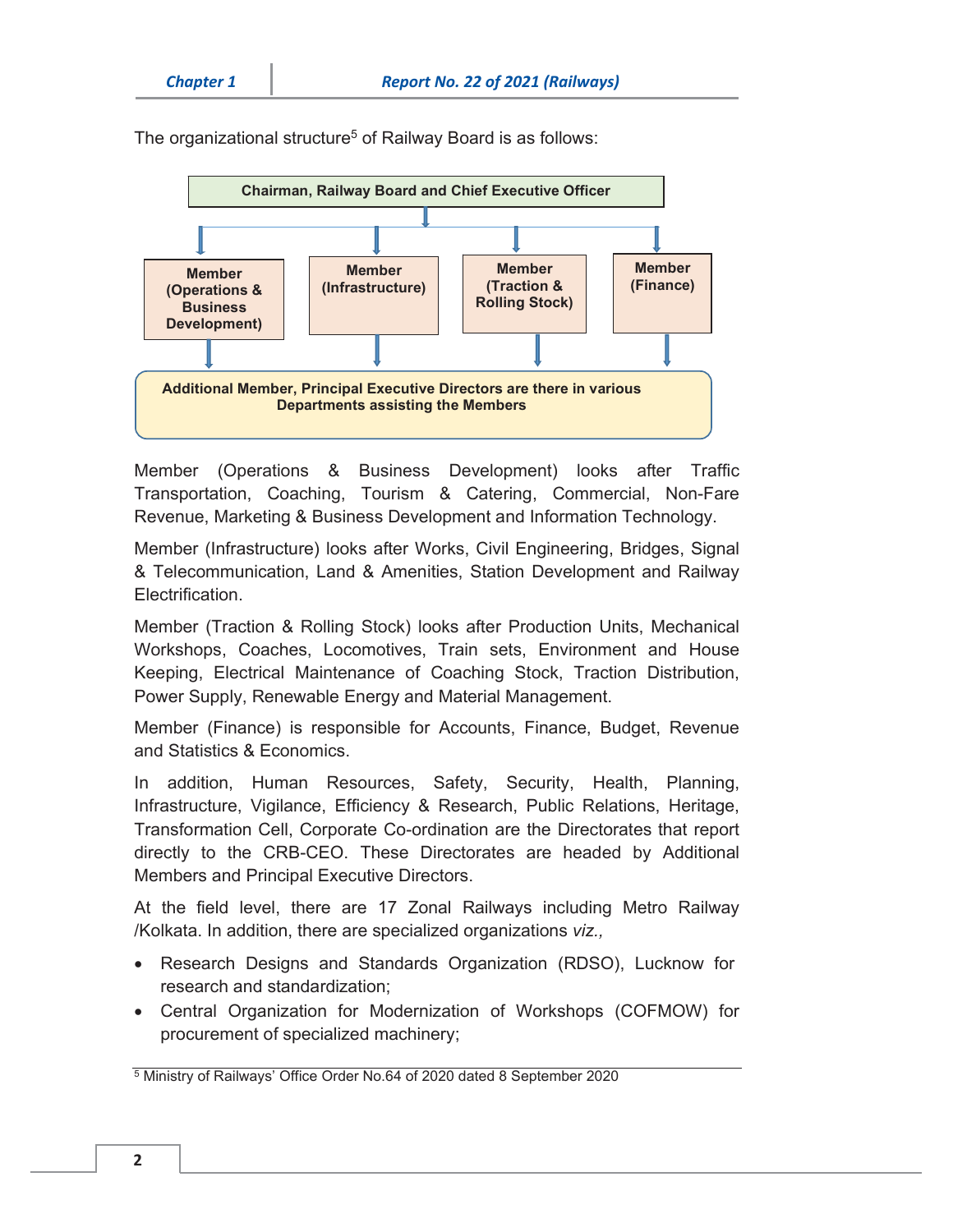- Locomotive manufacturing units- Banaras Locomotive Works $<sup>6</sup>$  at Varanasi,</sup> Chittaranjan Locomotive Works at Chittaranjan and Diesel Loco Modernization Works at Patiala; and
- Coach factories at Kapurthala, Raebareli and Perambur, Rail & Wheel Factory at Yelahanka and Rail Wheel Plant at Bela.

The Zonal Railways jurisdiction and their Headquarters as on 31 March 2020 is shown in the diagram below:



Zonal Railways wise Total Track Kilometers and number of Stations under their jurisdiction as on 31 March 2020 are indicated in Table 1.3.

<sup>6</sup> Diesel Locomotive Works, Varanasi renamed as Banaras Locomotive Works vide Gazette Notification No.2020/Elect (TRS)/225/2 dated 27 October 2020.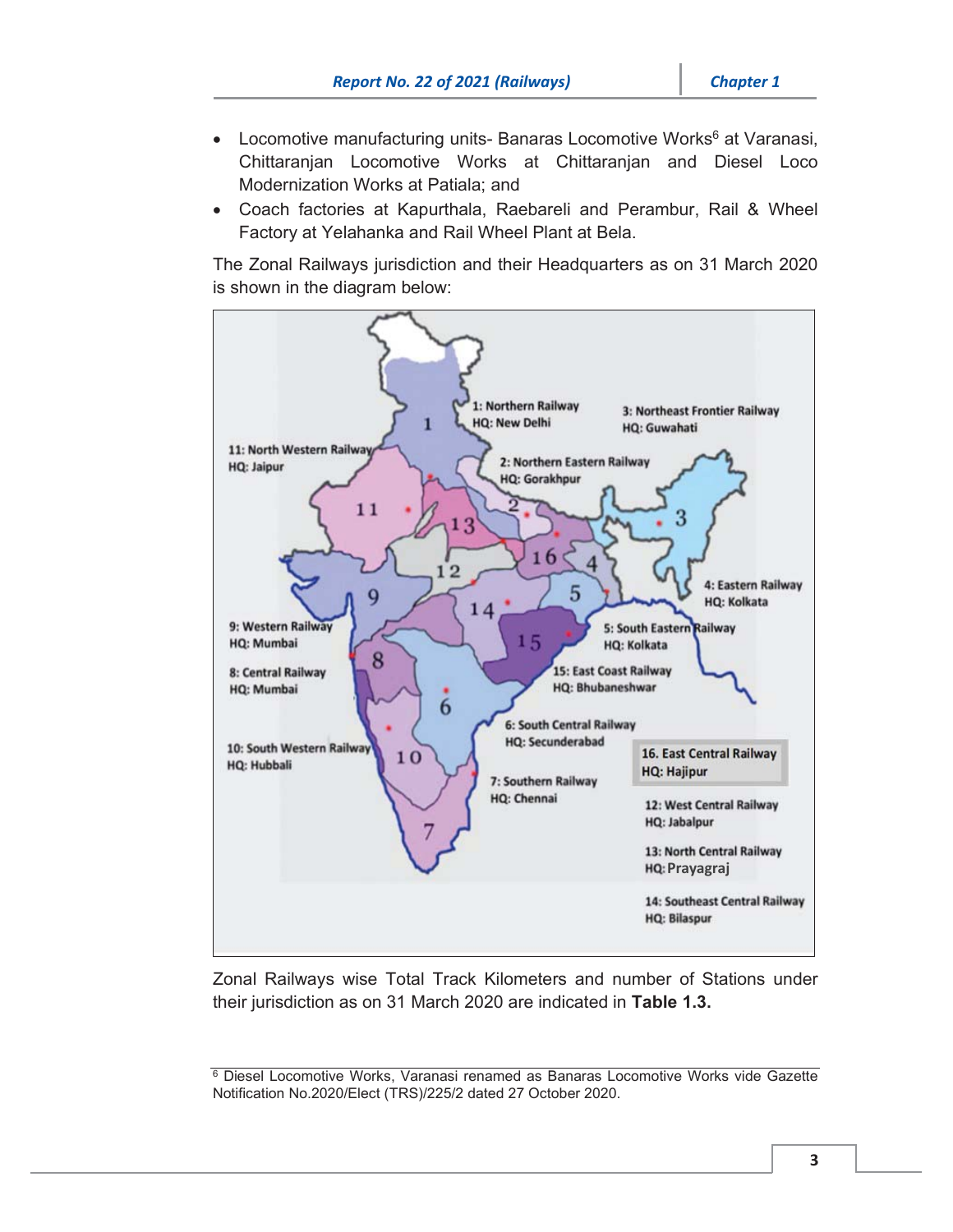|                                               |                                            | Table 1.3                 |                                                                               |
|-----------------------------------------------|--------------------------------------------|---------------------------|-------------------------------------------------------------------------------|
| <b>Zonal Railways</b><br>(Establishment Year) | <b>Total</b><br><b>Track</b><br><b>Kms</b> | No. of<br><b>Stations</b> | <b>Divisions</b>                                                              |
| <b>Central</b><br>(1951)                      | 8827                                       | 552                       | Mumbai,<br>Bhusawal,<br>Pune,<br>Solapur, Nagpur                              |
| <b>Southern</b><br>(1951)                     | 9103                                       | 575                       | Chennai,<br>Madurai,<br>Trichy,<br>Palakkad,<br>Salem,<br>Thiruvananthapuram  |
| <b>Western</b><br>(1951)                      | 10659                                      | 708                       | Mumbai<br>Ratlam,<br>Central,<br>Ahmedabad, Rajkot,<br>Bhavnagar,<br>Vadodara |
| <b>Eastern</b><br>(1952)                      | 7221                                       | 453                       | Howrah, Sealdah, Asansol, Malda                                               |
| <b>North Eastern</b><br>(1952)                | 4893                                       | 336                       | Izzatnagar, Lucknow, Varanasi                                                 |
| <b>Northern</b><br>(1952)                     | 13558                                      | 803                       | Delhi, Ambala, Firozpur, Lucknow,<br>Moradabad                                |
| <b>South Eastern</b><br>(1955)                | 6549                                       | 334                       | Adra, Chakradharpur, Kharagpur,<br>Ranchi                                     |
| <b>Northeast Frontier</b><br>(1958)           | 6473                                       | 453                       | Alipurduar,<br>Katihar,<br>Rangia,<br>Lumding, Tinsukia                       |
| <b>South Central</b><br>(1966)                | 10872                                      | 622                       | Secunderabad,<br>Hyderabad,<br>Guntur,<br>Guntakal,<br>Nanded,<br>Vijayawada  |
| <b>South East Central</b><br>(1998)           | 5193                                       | 224                       | Bilaspur, Raipur, Nagpur                                                      |
| <b>East Central</b><br>(2002)                 | 9954                                       | 473                       | Danapur, Dhanbad, Deen Dayal<br>Upadhyaya, Samastipur, Sonpur                 |
| <b>North Western</b><br>(2002)                | 8027                                       | 473                       | Jaipur, Ajmer, Bikaner, Jodhpur                                               |
| <b>East Coast</b><br>(2003)                   | 6009                                       | 285                       | Khurda<br>Road,<br>Sambalpur,<br>Visakhapatnam                                |
| <b>North Central</b><br>(2003)                | 6436                                       | 413                       | Prayagraj, Agra, Jhansi                                                       |
| <b>South Western</b><br>(2003)                | 5880                                       | 307                       | Hubli, Bangalore, Mysore                                                      |
| <b>West Central</b><br>(2003)                 | 6617                                       | 290                       | Jabalpur, Bhopal, Kota                                                        |
| <b>Metro Kolkata</b><br>(2009)                | 95                                         | 24                        | <b>Kolkata</b>                                                                |

A fully integrated financial advice and control system exists at Railway Board headed by the Member (Finance). At Zonal level, finance functions are headed by Principal Financial Adviser (PFA). He is assisted by Financial Adviser and Chief Accounts Officers (FA & CAOs). They are responsible for rendering advice and scrutinizing all proposals involving expenditure from the public exchequer.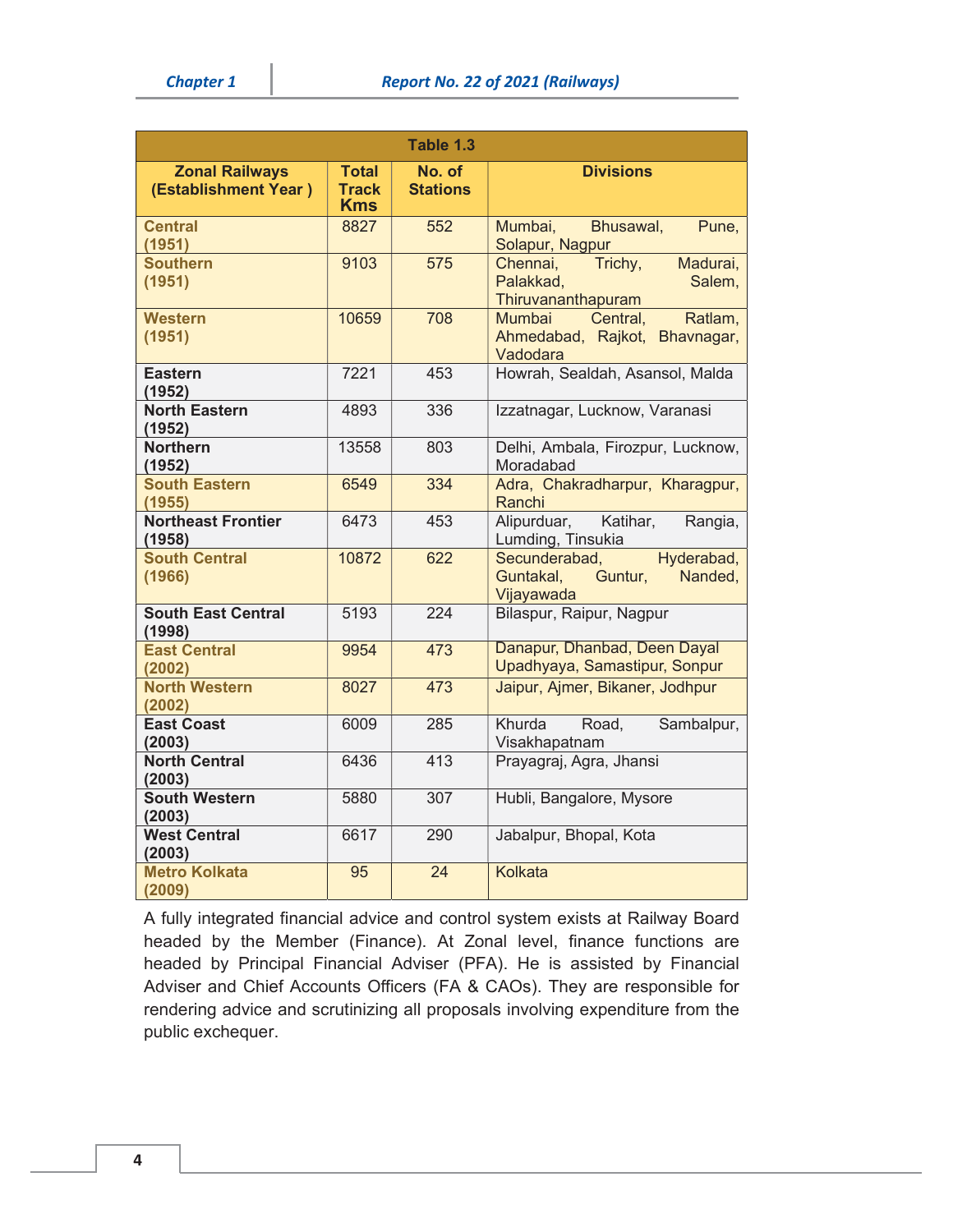# **1.2 Authority for Audit**

The authority for our audit is derived from Articles 149 and 151 of the Constitution of India and the Comptroller and Auditor General's (Duties, Powers and Conditions of Service) (DPC) Act, 1971. Audit of expenditure and receipts of MoR and its Autonomous Bodies is conducted under Section 13, Section 16 and Section 20 (1) of the CAG's (DPC) Act respectively.

# 1.3 Audit Planning

Selection of the units for audit of the Railways is planned on the basis of a risk assessment. The risk is assessed based on the level of budget planned, resources allocated and deployed, extent of compliance with internal controls, scope of delegation of powers, sensitivity and criticality of function/activity, external environment factors *etc.,* previous audit findings, Public Accounts Committee (PAC)'s recommendation and action taken by the MoR, media reports, where relevant, are also considered. Based on such risk assessment, test audit of 5,323 entities/units of the Railways was conducted during 2019- 20.

The Audit Plan focused on selected issues of significant nature in terms of policy and its implementation. These included operations, freight traffic, earnings, infrastructure development, passenger amenities, asset management, material management and safety works. Each study brings out important audit findings and conclusions followed by audit recommendations to help improve systems and strengthen internal control mechanism in Railways.

# 1.4 Reporting

Audits of selected topics were conducted across the Zonal Railways. Relevant records and documents of the field units as well as that of Railway Board were reviewed. Appropriate samples from the population were selected so as to adequately cover the issues under study. The audit findings were issued to the respective Zonal Managements for their response. Audit findings were either settled or further action for compliance was advised depending upon the action taken. Important audit observations, not having been complied with, were followed up through Draft Paragraphs addressed to the General Managers of Zonal Railways. Copies of Draft Paragraphs were endorsed to the FA & CAOs and Heads of the Departments for reply within the prescribed period. Selected issues were taken up as Provisional Paragraphs and issued to the MoR for eliciting their reply before inclusion in Audit Report.

### 1.5 Structure of the Report

This Audit Report comprises results of scrutiny of transactions relating to expenditure, receipts, assets and liabilities of the units under the control of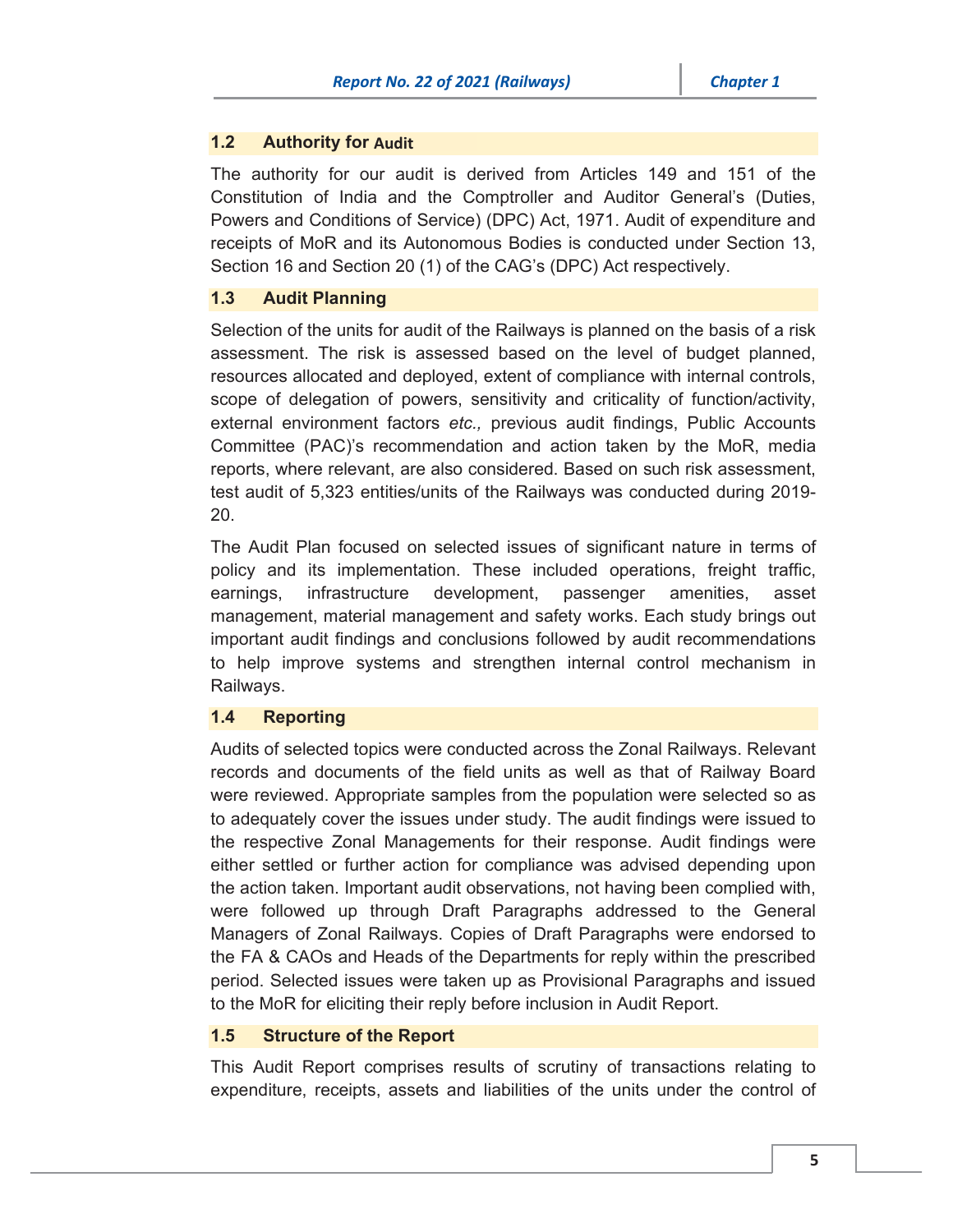MoR. This includes examination of the adequacy, legality, transparency and effectiveness of the relevant rules to maintain and ensure control mechanism over public expenditure. The effectiveness of the rules to safeguard against misuse, waste and losses were also examined.

The Report contains four Chapters. Chapter 1 is introductory in nature and covers issues of cross-cutting nature. The other three Chapters relate to the core functional areas of the three Railway Board Members (Operations & Business Development, Infrastructure and Traction & Rolling Stock). The Report presents audit findings of significant materiality which are intended to aid the Executive in taking corrective actions for better performance and financial management. Detailed findings pertaining to the Zonal Railways on the following subjects are presented in this Report:

- (i) Punctuality and Travel time in train operations in Indian Railways
- (ii) Implementation of Dedicated Freight Corridor Project in Indian Railways

In addition, 31 individual paragraphs covering audit findings of respective Zonal Railways are presented in Chapters 2 to 4 of this Report.

#### 1.6 Response of the Ministry/Department to Provisional Paragraphs

As per the recommendation of the Public Accounts Committee, Ministry of Finance issued (June 1960) directions to all Ministries to send their response to the draft audit paragraphs within a time limit of six weeks.

A total of 35 Provisional Paragraphs were issued to MoR7. At the end of November 2021, MoR's replies were received in respect of 15 Provisional Paragraphs. Replies received were duly considered and suitably incorporated in the Audit Report. The response in respect of remaining Provisional Paragraphs (20 nos.) was awaited from MoR.

#### 1.7 Recoveries at the instance of Audit

Audit had pointed out cases of undercharges/overpayments of  $\bar{\tau}$  81.99 crore in various Zonal Railways during the year 2019-20. This included undercharges in realization of freight and other earnings, over payments to staff and other agencies, non-recovery of dues of the Railways *etc*. During the past six years,  $\overline{\zeta}$  752.07 crore had been recovered/ accepted for recovery by the Railways at the instance of Audit, as detailed in Table 1.4.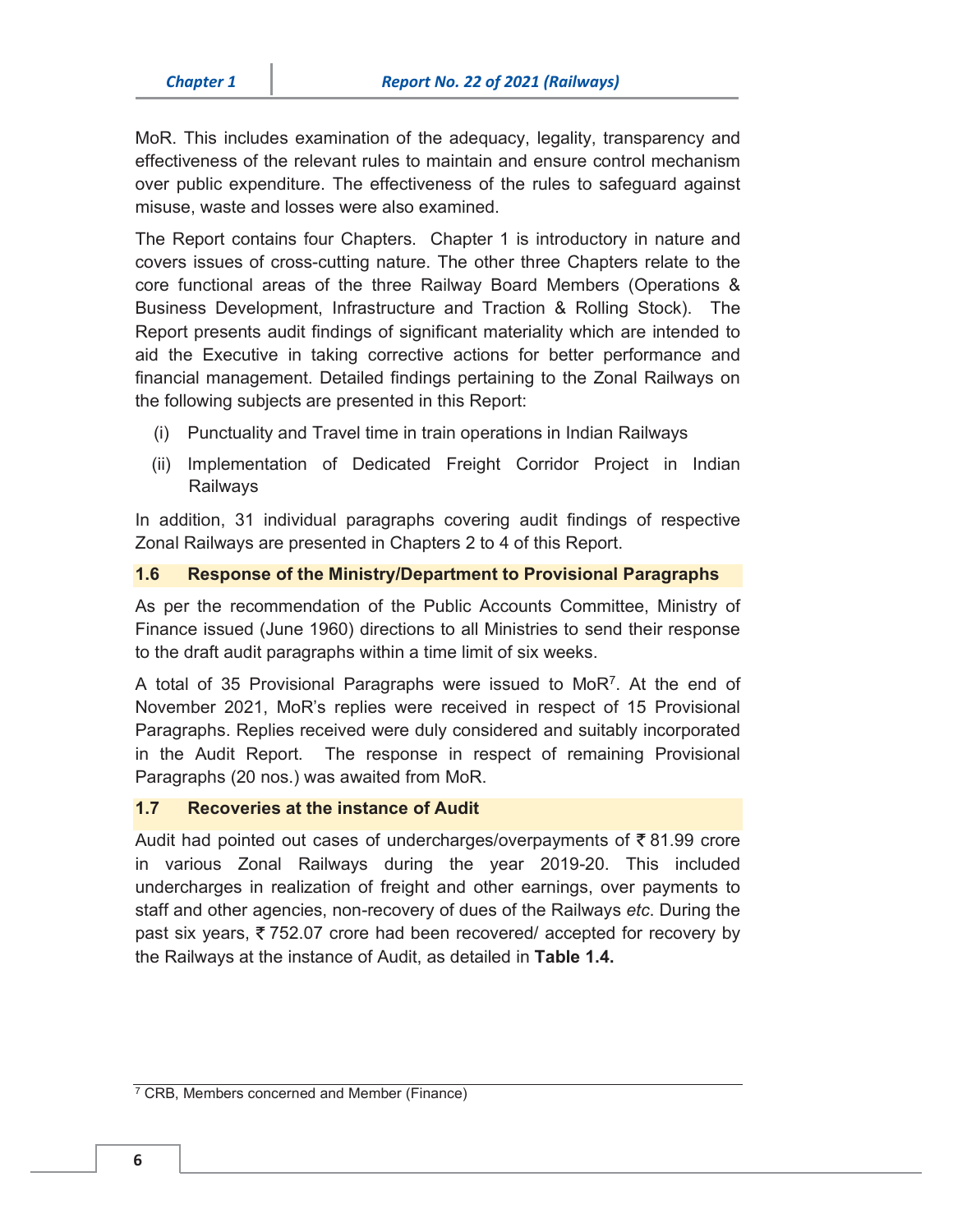| Table 1.4-Recovery at the instance of Audit during 2014-15 to 2019-20 |                                               |  |
|-----------------------------------------------------------------------|-----------------------------------------------|--|
| Year                                                                  | <b>Amount Recovered/accepted for recovery</b> |  |
|                                                                       | $(5 \infty)$                                  |  |
| 2014-15                                                               | 101.26                                        |  |
| 2015-16                                                               | 80.27                                         |  |
| 2016-17                                                               | 162.91                                        |  |
| 2017-18                                                               | 193.13                                        |  |
| 2018-19                                                               | 132.51                                        |  |
| 2019-20                                                               | 81.99                                         |  |
| Total                                                                 | 752.07                                        |  |

During 2019-20, an amount of  $\bar{\tau}$  81.99 crore was accepted for recovery by various Zonal Railways and other field units. Of this,  $\bar{\xi}$  61.71 crore was recovered and  $\overline{z}$  20.28 crore was agreed to be recovered by the Zonal Railways. Four Zonal Railways accounted for recoveries exceeding  $\bar{\tau}$  10 crore each<sup>8</sup>. Out of  $\bar{\xi}$  81.99 crore,  $\bar{\xi}$  52.83 crore pertained to transactions already checked by Railways' Accounts Department and  $\overline{z}$  28.86 crore pertained to other than those checked by Accounts Department. As a result of further review carried out by Accounts Department, another  $\bar{\tau}$  0.30 crore was recovered/agreed to be recovered by the Zonal Railways.

# 1.8 Remedial action on Audit Paragraphs included in the Audit **Reports**

As per the Public Accounts Committee (PAC) recommendations<sup>9</sup>, Ministry/Departments of the Government of India should furnish corrective/remedial Action Taken Note (ATN) on all paragraphs raised in the Audit Reports within four months after laying of the Report in the Parliament.

On the Audit Paragraphs selected by PAC, discussions/oral evidence is taken by PAC. After the oral evidence, PAC issue Reports containing their observations/recommendations on which action is to be taken by the Ministry. The Action Taken Reports (ATRs) on the PAC Reports are submitted by the Ministry to the PAC after audit vetting.

The status of pending ATNs as on 30 September 2021 has been given in Annexure 1.1.

Some of the important cases, where MoR had made appropriate changes and issued instructions during 2019-20 for streamlining their internal process are illustrated in Table 1.5.

<sup>8</sup> NER ( $\bar{z}$  10.73 crore), NR ( $\bar{z}$  11.30 crore), SER ( $\bar{z}$  11.92 crore) and SWR ( $\bar{z}$  12.24 crore) 9 Ninth Report (Eleventh Lok Sabha) presented to the Parliament on 22 April 1997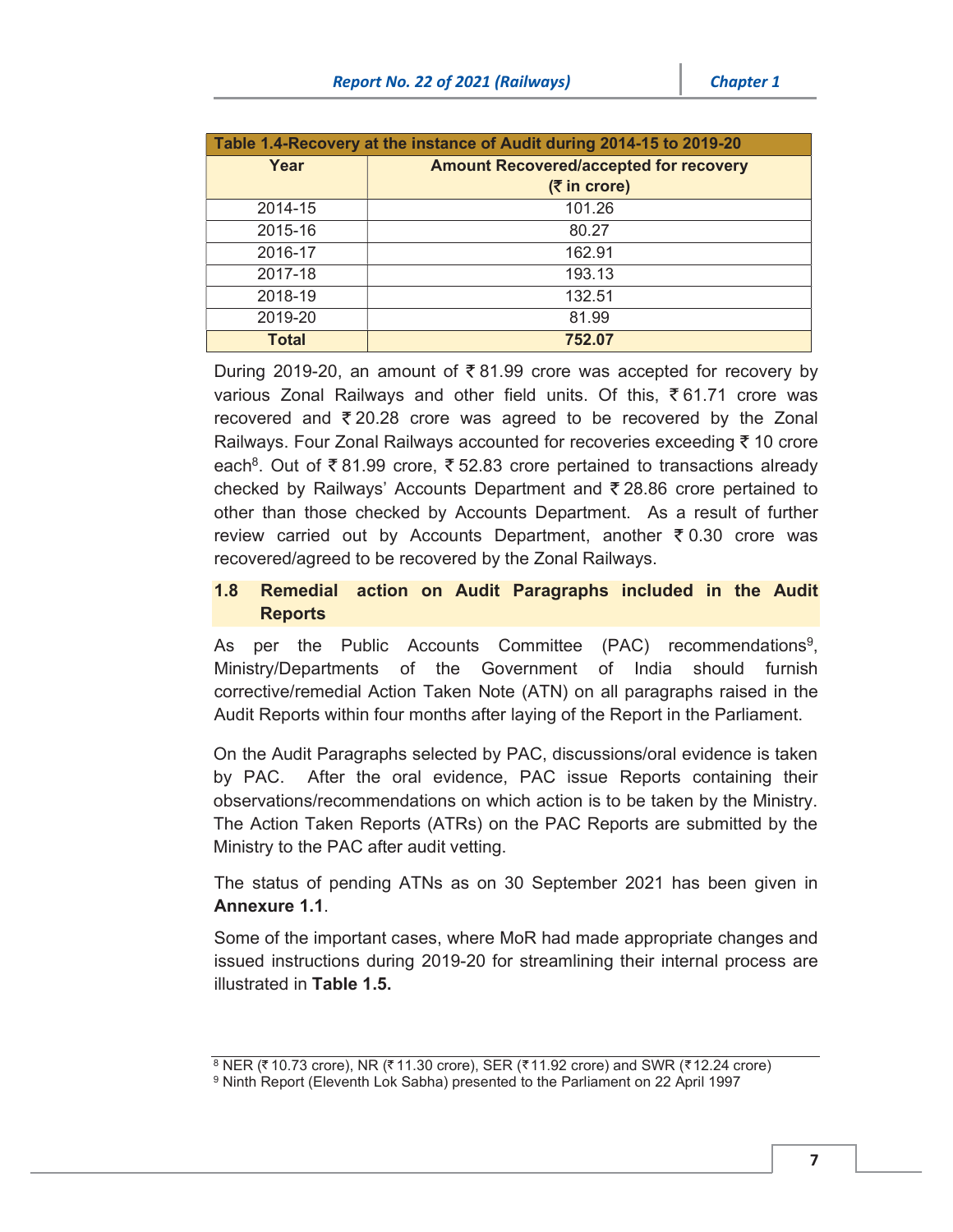| Table 1.5                                                                                                                                                                                                                                                             |                                                                                                                                                                                                                                                                                                                                                                                                                                                                                                                                                                                                                                                                                                                                                                                                                                                                                                        |                                                                                                                                                                                                                                                                                                                                                                                                                                                                                                                                                                                                                                                                        |  |
|-----------------------------------------------------------------------------------------------------------------------------------------------------------------------------------------------------------------------------------------------------------------------|--------------------------------------------------------------------------------------------------------------------------------------------------------------------------------------------------------------------------------------------------------------------------------------------------------------------------------------------------------------------------------------------------------------------------------------------------------------------------------------------------------------------------------------------------------------------------------------------------------------------------------------------------------------------------------------------------------------------------------------------------------------------------------------------------------------------------------------------------------------------------------------------------------|------------------------------------------------------------------------------------------------------------------------------------------------------------------------------------------------------------------------------------------------------------------------------------------------------------------------------------------------------------------------------------------------------------------------------------------------------------------------------------------------------------------------------------------------------------------------------------------------------------------------------------------------------------------------|--|
| Para No./Report No.                                                                                                                                                                                                                                                   | <b>Audit</b><br><b>Observations</b><br>/Recommendations                                                                                                                                                                                                                                                                                                                                                                                                                                                                                                                                                                                                                                                                                                                                                                                                                                                | <b>Action taken by Railways</b>                                                                                                                                                                                                                                                                                                                                                                                                                                                                                                                                                                                                                                        |  |
| Para No.<br>4.6<br><b>of</b><br>Report No. 14<br><b>of</b><br>2017 - Premature<br>rejection<br>оf<br><b>Electronic Rectifier -</b><br>cum-Regulating Unit<br>(ERRU) in South<br><b>Eastern Railway</b>                                                                | ERRU, a type of electronic<br>based maintenance free item,<br>defective<br>without<br>became<br>serving its full life and remained<br>in defective/breakdown condition<br>in workshop/ coaching depots of<br>South Eastern Railway.                                                                                                                                                                                                                                                                                                                                                                                                                                                                                                                                                                                                                                                                    | To<br>the<br>problem,<br>arrest<br>Research<br>Designs<br>and<br>Standards<br>Organization<br>(RDSO) made efforts for<br>upgrading the specification.<br>Firms, who could not rise to<br>the occasion, have<br>been<br>delisted from the Approved<br>Suppliers List.                                                                                                                                                                                                                                                                                                                                                                                                   |  |
| Para 2.4 of Report<br>No.<br>5<br>2018-<br><b>of</b><br>entry<br><b>Incorrect</b><br><b>of</b><br>timing<br>train<br><b>of</b><br>terminating trains in<br><b>Integrated Coaching</b><br><b>Management</b><br>System (ICMS) led<br>to compromise in<br>data integrity | Railway entered the arrival timing<br>of terminating trains at Prayagraj<br>station incorrectly in ICMS. This<br>led to<br>compromise<br>in<br>data<br>integrity. As the information fed<br>into ICMS is reflected in National<br>Train Enquiry System (NTES),<br>entries<br>incorrect<br>caused<br>the<br>inconvenience to passengers by<br>showing wrong timings of arrival<br>of trains at Prayagraj station.<br>Similar position of incorrect data<br>entry of arrival/departure time of<br>other<br>trains may prevail at<br>stations.<br><b>MoR</b><br>may<br>issue<br>instructions to Zonal Railways to<br>correct entry of the<br>ensure<br>arrival/departure timings in NTES<br>(either through direct entry in<br>NTES or through entry in Control<br>Office Application or through data<br>loggers) so that passengers get<br>accurate<br>information<br>on<br>arrival/departure of trains. | To address<br>the issue<br>οf<br>feeding<br>data<br>wrong<br>and<br>consequent discrepancy in<br>NTES/Punctuality<br>Analysis<br>Module (PAM) vis-à-vis actual<br>train timing, MoR has taken a<br>decision to automate train<br>running information input by<br>installing<br>data<br>loggers<br>at<br>selected locations. MoR is<br>working on Real Time Train<br>Information System (RTIS)<br>devices<br>will<br>wherein<br>be<br>installed on locomotives, and<br>through satellite, information<br>regarding train location and<br>running will<br>fed<br>be<br>into<br>ICMS/PAM/NTES.<br><b>RTIS</b><br>system is in pilot stage and<br>will be rolled out soon. |  |